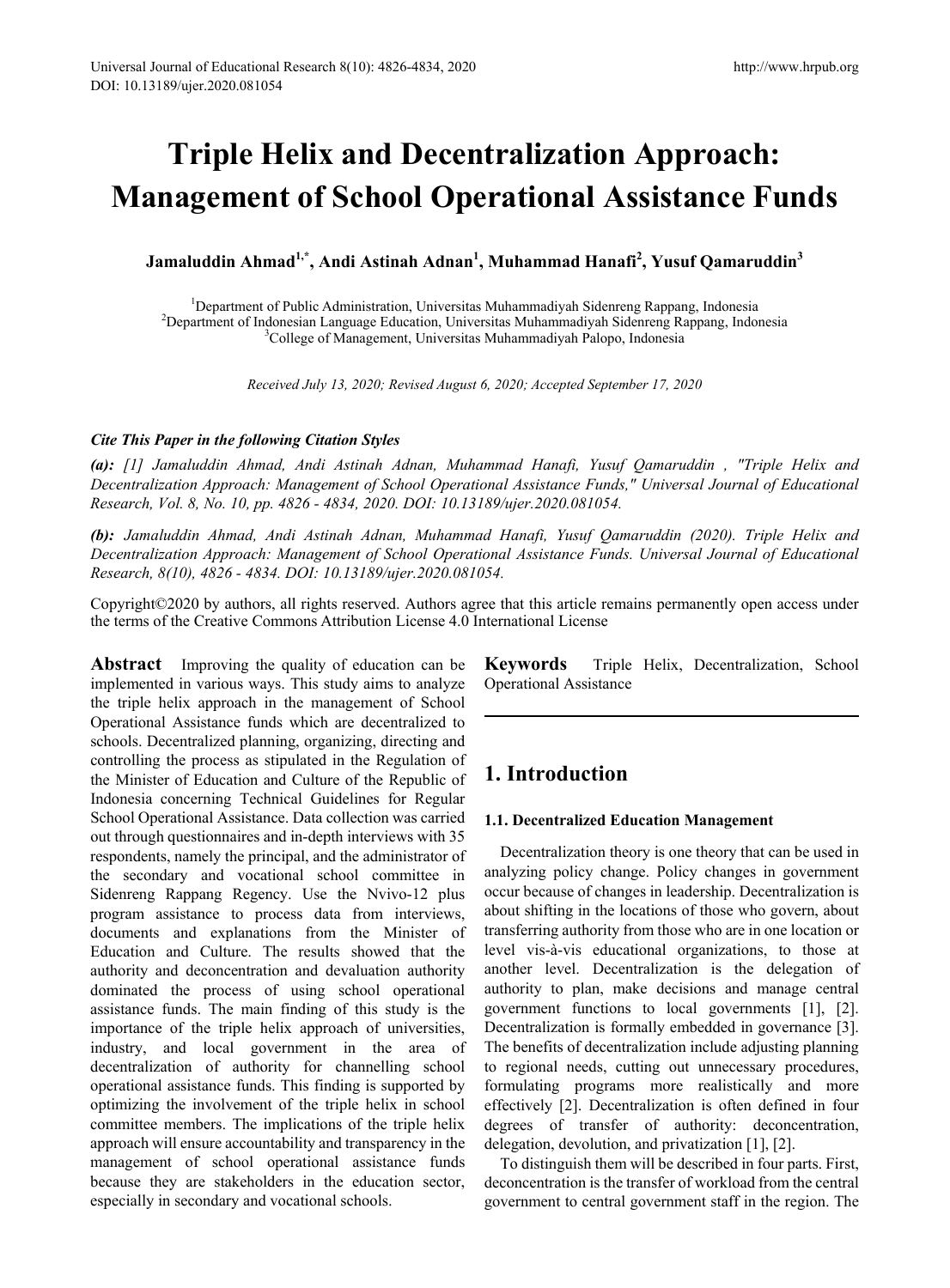team is not given the authority to make decisions outside of established functions [2]. Deconcentration is the transfer of administrative tasks from the central state to the state, usually through the establishment of regional or local field offices [4]. The education department to the provincial department or the school as an administrative level is called the deconcentration process [1]. Second, delegation is the delegation of decision making and management authority to specific functions for organizations that are only under the indirect control of central government ministries [2], [5], [6]. Delegate authority for public education to representatives of the Minister, who is located in each state or provincial capital [1]. Third, devolution, namely the transfer of power to geographical units of local governments that are outside the formal command structure of the central government [2]. Devolution is different from deconcentration and delegation because devolution uses other units or parts that are not the command line of the central government. However, devolution is often accompanied by deconcentration [4] in its application. In the devolution education sector means the transfer of authority from the level of high authority to lower outside the education sector [1]. Fourth, privatization, which is a form of decentralization that is managed by the private sector and is free to regulate itself [1], is often associated with economic aspects [3]. Therefore, in the education sector, there are three types of schools namely private schools subsidized by the state following government guidelines, schools that are relatively autonomous but charge fees, and schools are funded by private and publicly controlled [1].

Based on the decentralization conditions, leaders want to remain in power. Because each leader depends on the support of several groups of domestic actors to maintain his leadership position, leaders tend to pursue policies favoured by their core social support groups [7]. The importance of leadership is involved in changing the rules so that success can be emulated by other groups advocating for policy change [8]. The change of the Minister of Education and Culture of the Republic of Indonesia for the period 2019-2024 has implications for policy changes in the distribution of school operational assistance funds (BOS) in Indonesia so that authority is more decentralized. However, the difference was felt to be very significant because the Minister was among the millennial generation who had no teacher or lecturer background that had become a tradition in the Ministry of Education and Culture. But the Minister chosen by the president is a former chairman of the company Star Up (Gojek) with an age that is still classified as millennial. This is interesting in this research as well as being unique. The millennial as uniquely positioned to serve as (a) educator and (b) as a learner (end-user).

Various research results indicate the importance of delegating authority in public services. Research is conducted in more than 72 countries regarding quality

standards, implementation of autonomy, and public satisfaction in public services. This research advances our understanding of the role of administrative autonomy in citizen satisfaction and provides implications for the institutional designs that can benefit performance assessment [9]. The education system reform in China also shows the same thing, namely reforming the management system, while strengthening macro-management, firmly implementing simplified administration and decentralization, and increasing the level of autonomous schools [10], [11]. Similarly, the results of research in Pakistan on The Allocation of Authority in Organizations: A Field Experiment with Bureaucrats found that the importance of organizational design and anti-corruption policies must balance agency issues at different levels of the hierarchy [12]. Therefore, it is very important to delegate public services that make up the hierarchy.

Some examples of tuition subsidies can be described as follows. The administrative structure of the initial assistance scheme, the Youth Education Fund (YEF), was very decentralized, with a supervisory board and steering committee as the main organizational actor in Denmark used as an example [13]. Official development assistance (ODA) in Africa is still a matter of debate, therefore recommending that ODA for scholarships and pure participation rates one year before the age of official primary school entrance and the percentage of primary school teachers trained should be increased in other cases [14]. The various programs whose names differ from one country to another, but the aim is how to improve the quality of education through government assistance in financial form.

Likewise, Indonesia issued a school operational assistance fund (BOS) policy to help with school operational costs and improve the accessibility and quality of learning for students. Helping school operational costs are implemented in a decentralized way. Improve the accessibility and quality of learning, especially in early education so that later can help expedite students facing the college. This has been stipulated in Minister of Education and Culture Regulation number 8 of 2020 as a continuation of previous regulations.

The authority given to the BOS Team is to ensure the correctness of data in the primary data of educators, monitor and evaluate the use of BOS funds. However, it is not explained how the authority mechanism is carried out as a result of research by several scholars explaining the importance of clarity about the authority mechanism. Private and public authority interactions and the functional quality of sustainability governance: Lessons from conservation and development initiatives in Tanzania found that clear division of responsibilities, coupled with material incentives for society and equal and transparent distribution of benefits, were the main positive contributors to functional quality [3]. The same research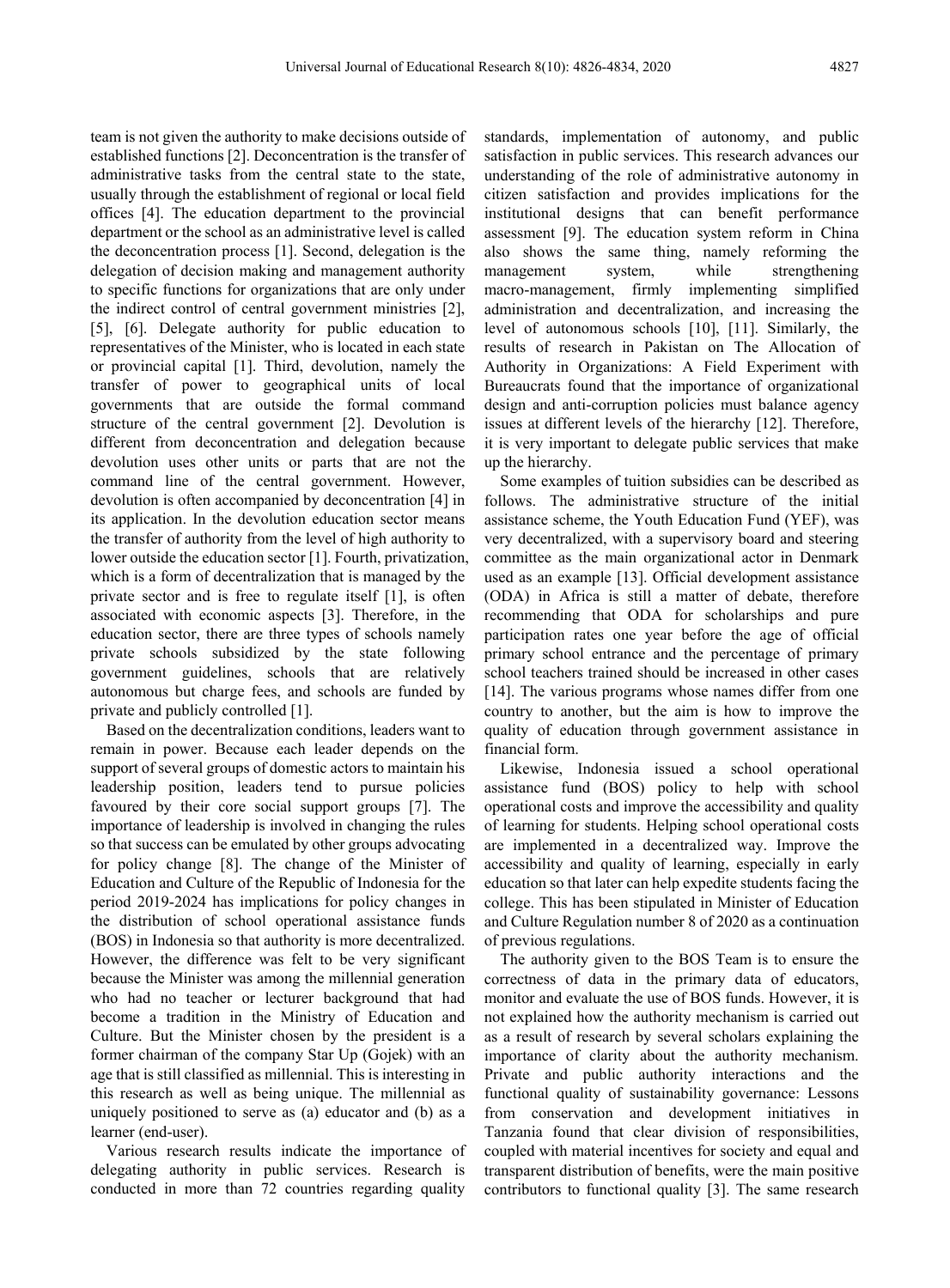conducted at Abu Dhabi University on employees found that the level of administrative empowerment implementation has a high correlation on decision-making skills related to problem-solving provided clear delegation of authority is given [15]. Delegation of authority clearly guarantees the resolution of the problem [16], [17].

This is consistent with the explanation of the Minister of Education and Culture: "that if we give autonomy we give flexibility it does not mean that accountability and transparency are not important, it is even more important. Transparency and accountability become more important the more freedom given in the allocation of their use the higher must be transparency and accountability. So in 2019 we only received about 53% of the schools reporting through our online system that the use of the boss was like what arrived at the Ministry of Education and Culture, starting in 2020 it was a condition for acceptance, so if for example, after that the Minister said if we had three channelings. If the Ministry of Education and Culture does not receive the BOS report via online such as the website, the first and second stages of the third will not be transferred, so we have to have 100% of all schools reporting online to receive the last third shipment. Yes, this is the rule we tightened up so that previously 53% reported that we wanted that number to reach 100%."

#### **1.2. Triple Helix Approach**

Theories about the Triple Helix were originally popularized by Etzkowitz and Leydesdorff as a method of innovation-based policy development [18]–[20]. This theory emphasizes the importance of creating a synergy of the three poles, namely intellectuals, business, and government [18], [21]. University and industry or private collaboration is one of the most discussed topics in this field [22]. This emphasizes the importance of interaction between universities and companies in facilitating regional innovation capabilities [22], [23]. The triple helix that was important at first was for regional innovation programs [18], [23]. Regional Innovation Systems is an integral part of the National Innovation System [18]. As happened in China with the concept of the Chinese national innovation system [22]. This system focuses on building rational organizations at different stages [19]. The functions that need to be handled by a triple helix organisation in an institutional environment are the space of knowledge, space of consensus, and space of innovation [6], [20].

The University is a space of knowledge or a centre of expertise [6], [20] occupied by intellectuals. These intellectuals are the preparation of human resources that will develop the country and region [11]. They are preparing to build capacity development in teaching and research [24]. The University researches the market or environmental needs, universities as users of high school and vocational high school graduates [25]. Therefore, the University and its intellectuals can provide suggestions for

improvement based on research results, as well as having the interests of prospective students. The point is that universities are placed at the centre of the analysis [20], [26] which will create innovation or progress [27]. The University has a dedicated space to get high-quality prospective students.

Business or industry determines future economic activities [24], company or industry as the use of graduates [6] who have knowledge and innovation sourced from universities or schools [28]. They must understand business ethics [29] and workforce needs in business and industry. Business and industry as a centre for entrepreneurship incubators [26], [30]. Businesses and industries have an interest in acquiring company assets and taking opportunities and collaboration benefits [31], specifically the required human resource standards [32]. Business and industry can also be partners and donors [3], [27], which are the needs of schools. The need for school facilities and infrastructure requires collaboration with business and industry. The point is that business and industry collaboration is needed to improve the quality of education in schools.

Finally, the government, in this case, the regional government there will be challenges of coordination vis-à-vis local and regional governments, because of the principle of local self-government [5]. Budget policies are of particular interest to local governments in the implementation of power and authority resulting from decentralization [33]. So a collaboration framework is needed to set the local government partnership strategy [34]. Local government has a strategic interest to promote the performance, role and quality of local government in regional development [35], especially the education sector. The provincial government provides education infrastructure [36], universities build collaborative research and innovation, and business and industry help use human resources.

Rational organizations will certainly consider the competencies of each who contributes to problem-solving, meaning that competence understands millennial generation education problems. The term millennial was first sparked by William Strauss and Neil in their book titled Millennial Rising: The Next Great Generation [37]. This generation was born from 1981 until now, with a greater number of internet users in Indonesia [38], [39]. Pre-born generations of the first generation are known, such as Generation X (1965-1980) and the baby-boomer generation (1946-1964) is also considered to be influenced by seminal events in their own era [40].

Decision-makers in the field of education, especially government-private - universities should pay attention to the Millennial Education Approach. Millennial generation needs are of course related to information technology such as social media. Social media (SM) as defined by Kaplan and Haenlein is "a group of Internet-based applications that are built on the ideological and technological foundations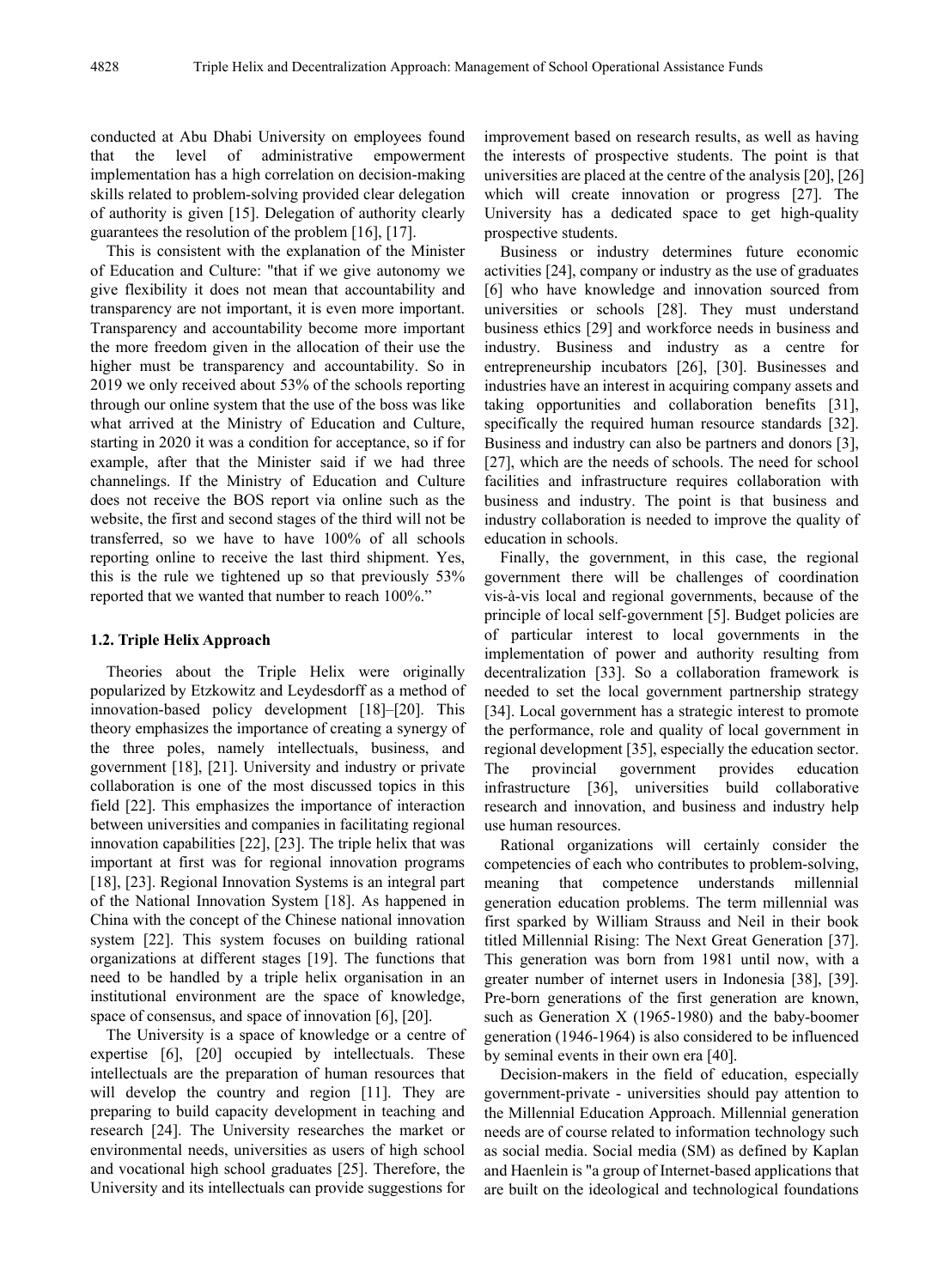of Web 2.0, and allow the creation and exchange of user-generated content" [41]. To understand these needs, the involvement of the triple helix is very helpful so that school operational assistance funds are more flexible, effective, efficient, accountable, and transparent. As the Minister of Education and Culture Regulation number 8 of 2020 article 3 states that the use of regular boss funds is carried out based on the principles of flexibility, effectiveness, efficiency, accountability, and transparency.

#### **1.3. School Committee**

School Committees are independent institutions consisting of parents or guardians of students, school communities, and community leaders who care about education. Understanding the school committee is an independent body that provides a forum for the community to improve the quality, equity, and efficiency of education management and teaching and learning process not only in the school environment but outside the school environment as well. School Committee is an agency or a non-political and profit institution established based on the democratical conference by the education stakeholders at school grade as the representative of various elements which is responsible for the increase of both educational process and result [42]. School Committee is an independent body that accommodates community participation in order to improve the quality, equality and efficiency of education management in education units, both in pre-school education, school education channels, and education channels outside of school [43].

In article 3 of the regulation of the Minister of Education and Culture of the Republic of Indonesia, number 75 of 2016 the school committee is tasked with giving consideration in determining and implementing related education policies; school program policies, school income, and budget plans, criteria for school performance, criteria for educational facilities in schools, criteria for collaboration with other parties. In addition, it also raises funds and other educational resources from the community, oversees the implementation of education, follows up complaints, suggestions, criticisms, and aspirations from students' parents or guardians, and the community.

From this explanation, according to the authors, the involvement of the triple helix in managing school operational assistance in the form of school committee members can guarantee flexibility, effectiveness, efficiency, accountability, and transparency. This makes sense because the government - universities - the private sector understands education management very much. The government with its policies will better understand the needs of schools, communities and the private sector. Higher education with its expertise better understands innovation, creativity, responsiveness, competitiveness, and cooperation. The private sector better understands the human resources needed in a competitive environment full of uncertainty. This is what the Indonesian government aspires to with the concept of "freedom of learning" through one of the Ministerial Regulations number 8 of 2020 concerning technical guidelines for regular school operational assistance. Understanding the role of administration in citizen satisfaction and providing implications for safety designs that can support the achievement of performance [9].

## **2. Materials and Methods**

Data were collected through in-depth interviews and questionnaires with 35 school principals and secondary school committee administrators in Sidenreng Rappang Regency. Use of the Nvivo-12 plus program assistance to process data from interviews, documents, and explanations from the Minister of Education and Culture. This study uses quantitative descriptive methods, representing methods to discuss and understand the meaning proposed by each respondent. The research subjects were determined by using purposive sampling as applied to increase the number of research subjects when more in-depth information was needed.

As a research method used is descriptive quantitative, by studying the results of the questionnaire and the results of in-depth interviews. The validity of the research data was first checked. In the research here, to get comprehensive data, triangulation is used by combining all data from various sources in various ways and at various times. In addition, in order to gain confidence, the transcription of the question was re-checked by each respondent for every word that was mistyped or an idea that was not confirmed. The data obtained were analyzed and displayed descriptively. The data analysis technique used is the result of questionnaires and in-depth interviews made in the form of descriptive images and tables, then analysed using the theories described earlier in the literature review section.

## **3. Results and Discussion**

The results of the processing of the Nvivo 12 plus are based on interview results and the contents of the Indonesian Minister of Education and Culture regulation, Explore the Sunburst Explorer Hierarchy Chart show that 40% of the materials are discussed deconcentration, following 37% devolution, 13% delegation, and 10% privatization of the number of nodes 163.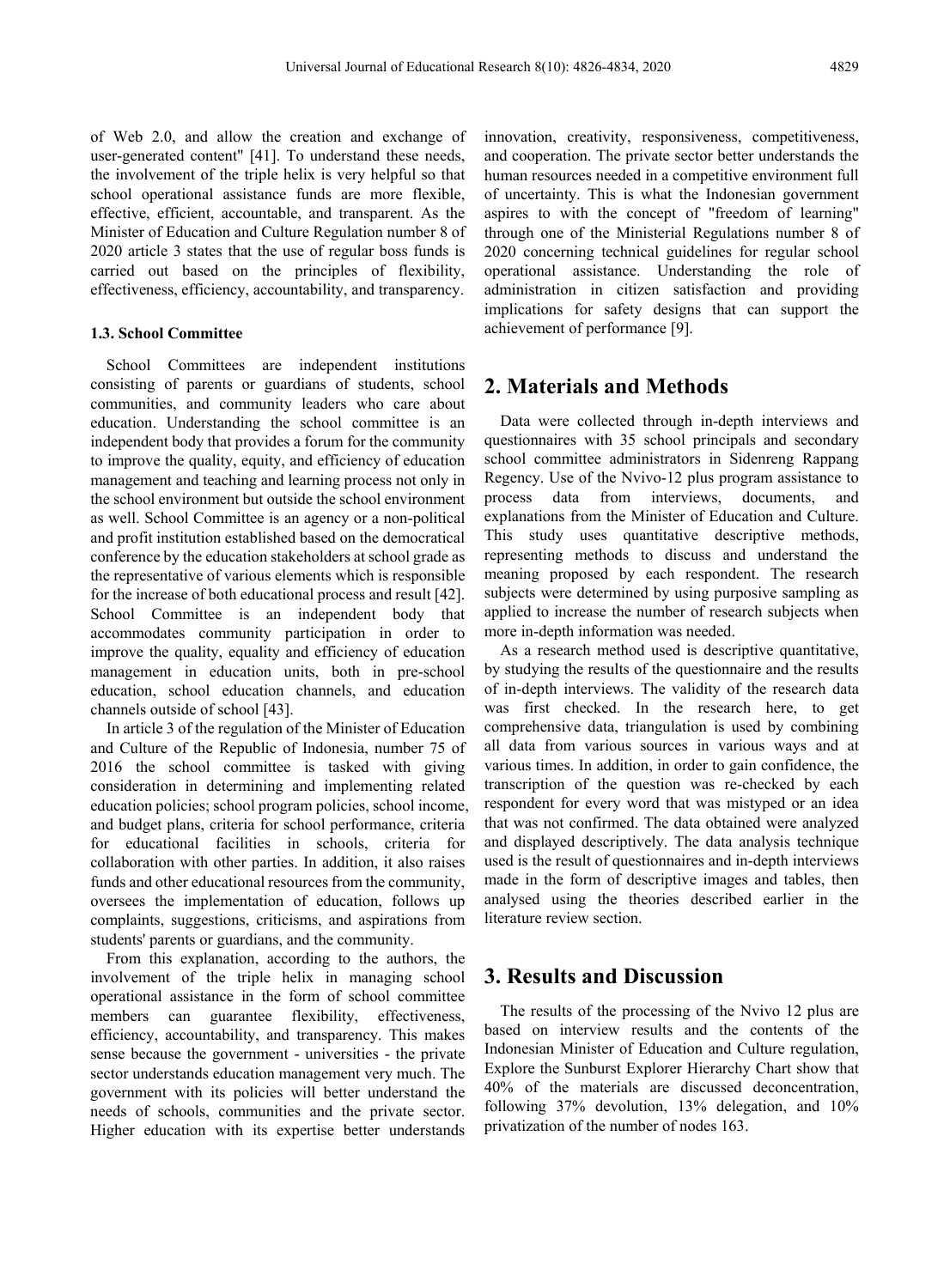

**Figure 1.** Processed Data Results

Based on available data in the management of school operational assistance funds according to Minister of Education and Culture Regulation No. 8 of 2020 article 9 paragraph 2 gives great authority to schools to finance the operational implementation of education. For example, free to determine the purchase of office stationery, textbooks, laboratory equipment, and teacher consumption. But it is not allowed to make rules in the form of policies other than financing the specified components. It is very clear to school principals, teachers and school committees which financing components are permitted and which financing components are not permitted. For Principals (Local), this is decentralized.

Based on the literature review of the following decentralization efforts from the following countries. Research in Italy and France found that deconcentration influences effectiveness and even effectiveness is strongly related to policy and management capacity [4]. Although the study focuses on culture, culture is relevant to knowledge and education [27], [44]. Also, research in India found that migrants can obtain education by deconcentrating public services. This is a particular challenge for migrants (very mobile, temporary, etc.) in accessing education [45]. Of course, this is highly expected by the Indonesian government through the policy of channelling school operational assistance funds.

Based on an interview with one of the school principals, it was stated that "the procedure for sending school operational assistance funds is sent directly to the school account, no longer through a local government account". This was also acknowledged by the Minister of Education and Culture stating that: "the policy of the ministry of education and culture is to directly transfer school operational assistance to the accounts of each school with different amounts, according to the number of students in DAPODIK (basic education data)." The data are reported annually according to each school's new school year as determined by the Ministry of Education and Culture. Principals in the management of school operational assistance funds must comply with the provisions of the Minister of Education and Culture Regulation No. 8 of 2020 concerning guidelines for channelling school operational assistance funds.

The decentralization of education management in Indonesia, particularly the use of school operational

assistance funds, is strongly reflected in the organizational structure. The governor formed the school operational fund utilization team for the province. The district head or mayor forms the school operational fund utilization team at the district level. Specifically, for groups in senior high schools and vocational high schools developed and under the coordination of the provincial government. At the same time, it gives authority to monitor and evaluate the management of school operational assistance funds according to their jurisdiction and level.

Based on the data in Figure 1, decentralization is in the form of devolution. The granting of authority from the central government to regional governments is very clear in Article 14 paragraph 1 that the management and reporting of the use of regular school operational assistance funds are carried out by Schools and Local Governments following their respective authorities. The use of monthly operational assistance funds must approve agreements and joint decisions between the school principal, teachers, and School Committee. The results of the agreement are issued in the form of minutes of the meeting and signed by the meeting participants. Likewise, decentralization in the way of deconcentration. Schools must comply with guidelines for the distribution of school operational assistance funds that have been regulated by the provincial government. The provincial government is representative of the central government in regional or local [4]. In decentralization in the form of delegation, the results of the interviews were limited to the socialization activities carried out by the provincial education office branches in each region. Delegation of authority to the autonomy of types and amounts of use of school operational assistance funds rests with the school principal, teachers, and school committees. Likewise, in decentralization in the form of privatization, senior high schools and vocational high schools are relatively autonomous to collect fees because they have been assisted by the central government through school operational assistance funds. So it differs from the concept of privatization which is managed by the private sector and is free to regulate itself [1].

This authority reinforces the concept of devolution, inviting several research results that explain the importance of devolution. Devolution is a promising tool for improving the management of objectives, delegated decision authority and reported performance management [46], [47]. The granting of authority from the central government to schools further emphasizes the purpose of managing BOS funds. For example, table 1 illustrates the authority in the form of devolution of BOS fund management for the payment of honorariums for teachers and education personnel based on the Minister of Education and Culture Regulations [48].

As an illustration of the distribution of the use of school operational assistance funds for the payment of teacher and employee salaries, the maximum use of school operational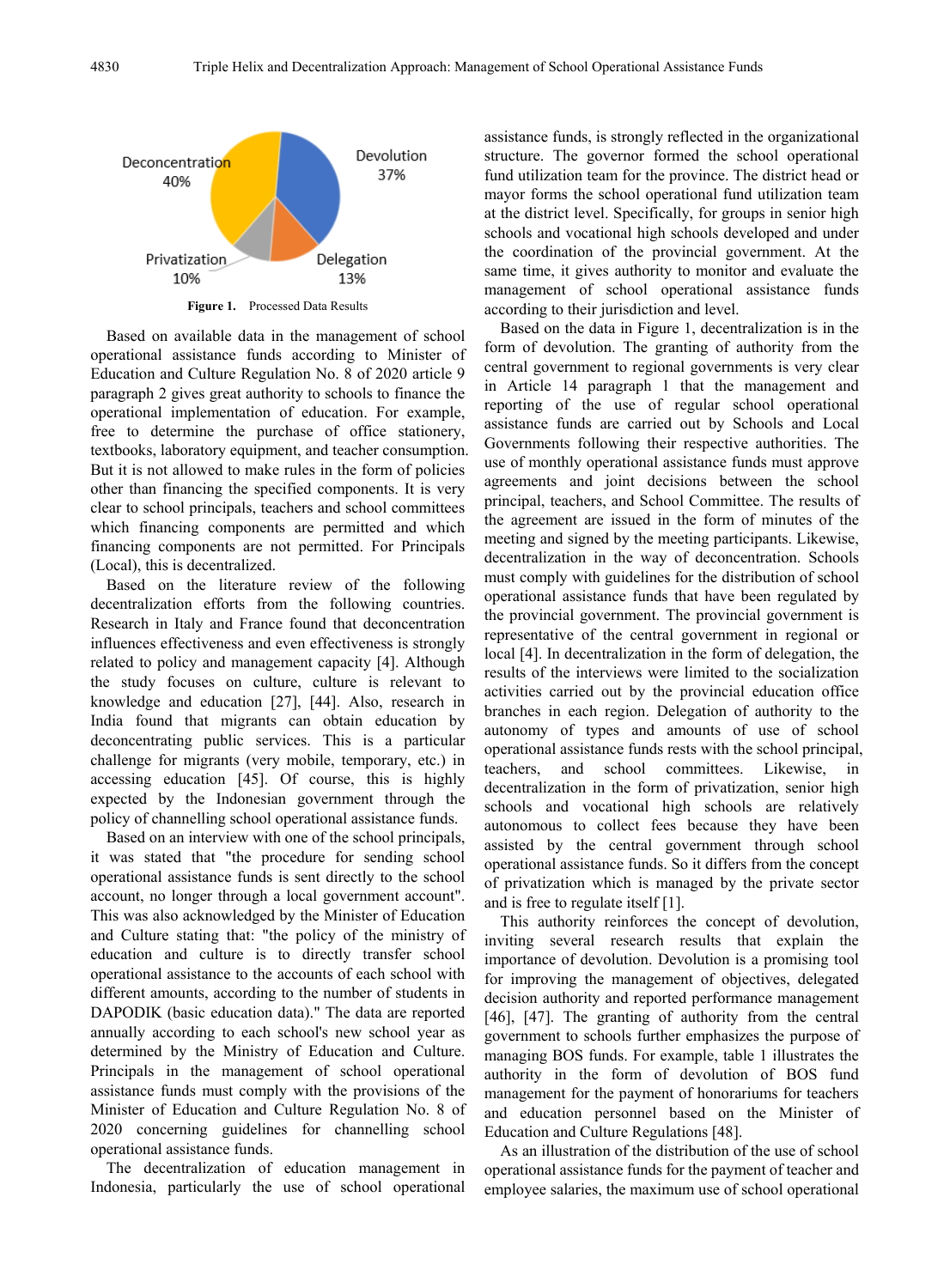assistance funds from each year vary. This is caused by changes in leadership that occur in the ministry of education and culture. According to Regulation number 26 of 2017, the maximum use between public schools and private schools is 15% of all funds received by schools. But experiencing a difference after 2018, namely for private schools can be used up to 50%. In 2019 there were two changes to the rules, namely Regulation Number 03 of 2019 where the distribution is the same, namely 15% for all schools, both public and private schools. However, in the second amendment, namely Regulation number 18 of 2019, the difference between public and private schools is 15% vs 30%. Finally, Regulation number 08 of 2020 re-equates and even increases with the same amount of funds, which is 50%, both public and private schools.

| <b>Table 1.</b> Amount Maximum of Honor Payment to BOS Funds |
|--------------------------------------------------------------|
|--------------------------------------------------------------|

|                              | Public<br>school | Private<br>school |
|------------------------------|------------------|-------------------|
|                              |                  |                   |
| Regulation number 26 of 2017 | 15%              | 15%               |
| Regulation number 01 of 2018 | 15%              | 50%               |
| Regulation number 03 of 2019 | 15%              | 15%               |
| Regulation number 18 of 2019 | 15%              | 30%               |
| Regulation number 08 of 2020 | 50%              | 50%               |

Based on the data in table 1 when viewed from the four dimensions of decentralization, there have been different variations over the past five years, particularly in the aspect of using school operational assistance funds to pay teachers and staff salaries. The results of interviews with school principals and school committee administrators said:

"*We always follow the rules for the percentage of the payment of salaries or salaries of teachers and staff in schools by government guidelines, and in fact, we always try to take following the maximum value of the guidelines for the use of school operational assistance funds*."

Deconcentration and devaluation, namely the distribution of authority (Santagati et al., 2020) in the form of teacher and staff salaries for schools, are still limited to 50% of the total budget. Decision making and management authority [2], [5], [6] are limited to 50% or half of the salary of teachers and school staff. Even the previous year a maximum of 30% and 15%, while secondary schools and vocational high schools need a different budget from one school to another. With restrictions on the use of funds as in table 1 gives reasons for schools to justify allocating a budget with this provision, even though the school does not need it. Likewise, decentralization in the form of the delegation of authority to schools [1] to make decisions about the number of operational assistance funds tends to be the reason for justification, namely the existence of a percentage limit. The hope of privatization that is free to regulate itself [1] in determining the amount of salary and salary has not been reached.

Deconcentration and devaluation in the use of operational assistance funds have become a triple helix involvement, namely the government, universities, and industry (Muraille, 2020; Shi et al., 2020; Zhou et al., 2020) in the process of channelling school operational assistance funds. Especially his involvement in the organization of the school committee [49]. Like the results of an interview with the head of the school committee saying that:

*"It is better for universities, industry, and local government to be the administrators of the school committee, primarily vocational high schools. During this time, we feel the benefits of the existence of higher education because it can help in learning innovation. "*

Higher education has an interest in encouraging the birth of innovation [27] and the quality of prospective students who will continue to university. This industry has an interest in driving the needs of labour and entrepreneurship [6], [26], [30]. District governments have an interest in budget policy allocation [33]. The planning, implementation, monitoring and evaluation process for the use of school operational assistance funds are more effective and efficient. Such conditions can support the limits of deconcentration and devaluation.

Triple-Helix synergy can be applied to analyze sectors where uncertainty is reduced significantly but has the most significant contribution in the next generation [24]. The change referred to here is the high school and vocational high school education sector, not all alumni can continue their education to university, but some directly enter the industry after graduating from school. Likewise, the meaning of a significant contribution to the next generation is that high school and vocational high school alumni also become the younger generation of the workforce which largely determines the future of the nation and state. So that the synergy of universities, industries, and local governments in the process of management of school aid funds in which the number and dominant authority in the aspects of deconcentration and devaluation is expected. Because some research results suggest that, triple helix combines technology, organization, and territoriality [6], [20], [26] to achieve quality and education efficiency.

The triple helix approach will ensure accountability and transparency in the management of school operational assistance funds because they are stakeholders in the education sector, especially in senior high school and vocational high schools. Accountability and transparency in the process of providing services [50], for the quality of educational outcomes [46] which use the budget sourced from public taxes. Transparency and accountability of school leadership [11].

### **4. Conclusions**

The process of planning, organizing, directing and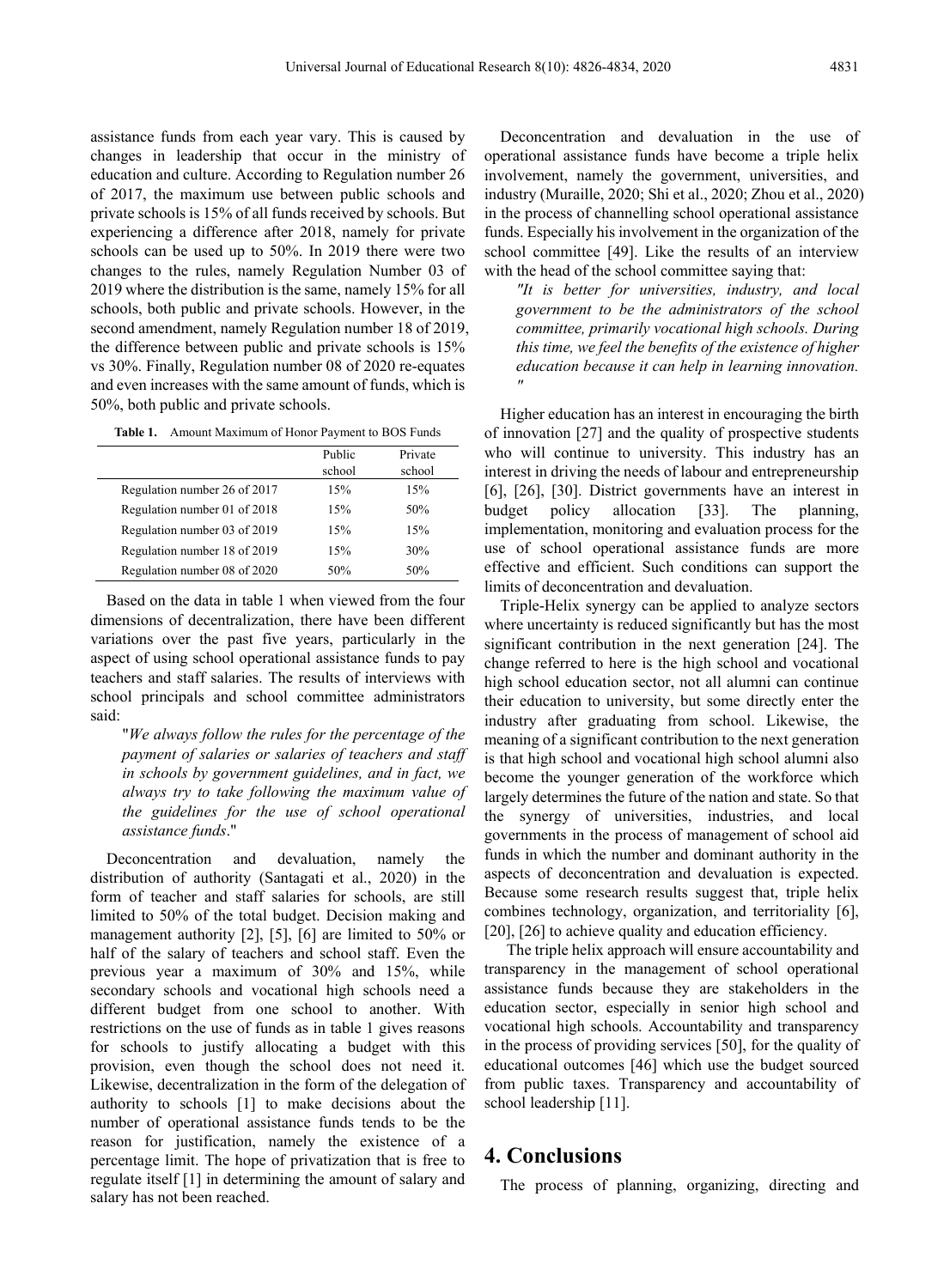controlling school operational assistance funds has adopted a decentralized approach. A form of deconcentration and devaluation dominates the decentralization approach. The school principal, teachers, and administrators of the school committee have the authority to determine the amount of use of school operational assistance funds but do not conflict with guidelines for school operational assistance funds established by the Ministry of Education and Culture.

To ensure the efficiency and quality of education that is dominant in the aspects of deconcentration and devaluation is supported by the triple helix synergy, namely universities, industries, and district governments. The triple helix synergy is manifested in the form of involvement in becoming a member of a school committee that has joint authority with the principal in planning, implementing, supervising, and evaluating the use of school operational assistance funds. Triple helix synergy is needed because they are stakeholders of senior high schools and vocational high schools. The implications of the triple helix approach will ensure the accountability and transparency of the service delivery process to the community.

### **Acknowledgments**

The author thanks Hardianti, Sandy Lubis and Yayuk Astuty for helping as observers in retrieving research data. Furthermore, the study also thanks Muhammadiyah Sidenreng Rappang University, through a research grant program for this Thesis Master research.

## **REFERENCES**

- [1] N. Mcginn, "Decentralization of education : why, when, what and how ?," in *Decentralization of education: why, when, what and how?*, no. January 1999, Published by the United Nations Educational, Scientific and Cultural Organization 7 place de Fontenoy, F 75352 Paris 07 SP, 1999, pp. 1–102.
- [2] D. A. Rondinelli, "Government Decentralization in Comparative Perspective," *Int. Rev. Adm. Sci.*, vol. 47, no. 2, pp. 133–145, Jun. 1981.
- [3] S. Ponte, C. Noe, and A. Mwamfupe, "Private and public authority interactions and the functional quality of sustainability governance: Lessons from conservation and development initiatives in Tanzania," *Regul. Gov.*, no. January, p. rego.12303, Jan. 2020.
- [4] M. E. Santagati, S. Bonini Baraldi, and L. Zan, "Understanding Decentralisation: Deconcentration and Devolution Processes in the French and Italian Cultural Sectors," *SSRN Electron. J.*, 2020.
- [5] T. Christensen and L. Ma, "Coordination Structures and Mechanisms for Crisis Management in China: Challenges of

Complexity," *Public Organ. Rev.*, vol. 20, no. 1, pp. 19–36, Mar. 2020.

- [6] M. Meyer, J. Kuusisto, K. Grant, M. De Silva, S. Flowers, and U. Choksy, "Towards new Triple Helix organisations? A comparative study of competence centres as knowledge, consensus and innovation spaces," *R&D Manag.*, vol. 49, no. 4, pp. 555–573, Sep. 2019.
- [7] M. Mattes, B. A. Leeds, and R. Carroll, "Leadership Turnover and Foreign Policy Change: Societal Interests, Domestic Institutions, and Voting in the United Nations," *Int. Stud. Q.*, vol. 59, no. 2, pp. 280–290, Jun. 2015.
- [8] B. Dineley, S. Munro, and W. V. Norman, "Leadership for success in transforming medical abortion policy in Canada," *PLoS One*, vol. 15, no. 1, p. e0227216, Jan. 2020.
- [9] M. Song, S. An, and K. J. Meier, "Quality standards, implementation autonomy, and citizen satisfaction with public services: cross-national evidence," *Public Manag. Rev.*, vol. 00, no. 00, pp. 1–23, Feb. 2020.
- [10] D. Feng, *Understanding China ' s School Leadership Interpreting the Terminology*. 2020.
- [11] D. Feng, *Understanding China's School Leadership*. Singapore: Springer Singapore, 2020.
- [12] O. Bandiera, M. C. Best, A. Q. Khan, A. Prat, and Working, "The Allocation of Authority in Organizations: A Field Experiment with Bureaucrats," 2020.
- [13] T. Clausen, "From decentralized means-testing to the centralized management of stipends and loans. The administration of student financial aid in Denmark 1950– 2000," *J. Educ. Adm. Hist.*, vol. 0, no. 0, pp. 1–13, Jan. 2020.
- [14] G. Nhamo, G. O. A. Odularu, and V. Mjimba, *Scaling up SDGs Implementation*. Cham: Springer International Publishing, 2020.
- [15] K. Lassoued, A. Awad, and R. Ben Guirat, "The impact of managerial empowerment on problem solving and decision making skills: the case of Abu Dhabi University," *Manag. Sci. Lett.*, vol. 10, no. 4, pp. 769–780, 2020.
- [16] L. Breen, J. Acosta-Gómez, J. Tomlinson, K. Medlinskiene, and J. Elies-Gomez, "A preliminary insight into the role and importance of management skills in the prevention of occupational derailment: An exploratory analysis of UK and Spanish pharmacists," *Eur. Manag. J.*, Feb. 2020.
- [17] J. B. Heath, "From the Spirit of the Federalist Papers to the End of Legitimacy: Reflections on *Gundy V. United States*," *SSRN Electron. J.*, vol. 114, pp. 250–274, 2020.
- [18] S. Herliana, "Regional Innovation Cluster for Small and Medium Enterprises (SME): A Triple Helix Concept," *Procedia - Soc. Behav. Sci.*, vol. 169, no. August 2014, pp. 151–160, Jan. 2015.
- [19] H. Zhou, Y. Ma, and S. Wei, "A Promotion Mode for the Development of Advanced Manufacture with Legislation in USA," in *Proceedings of the International Academic Conference on Frontiers in Social Sciences and Management Innovation (IAFSM 2019)*, 2020, vol. 403, no. Iafsm 2019, pp. 307–314.
- [20] H. Etzkowitz and L. Leydesdorff, "The dynamics of innovation: from National Systems and 'Mode 2' to a Triple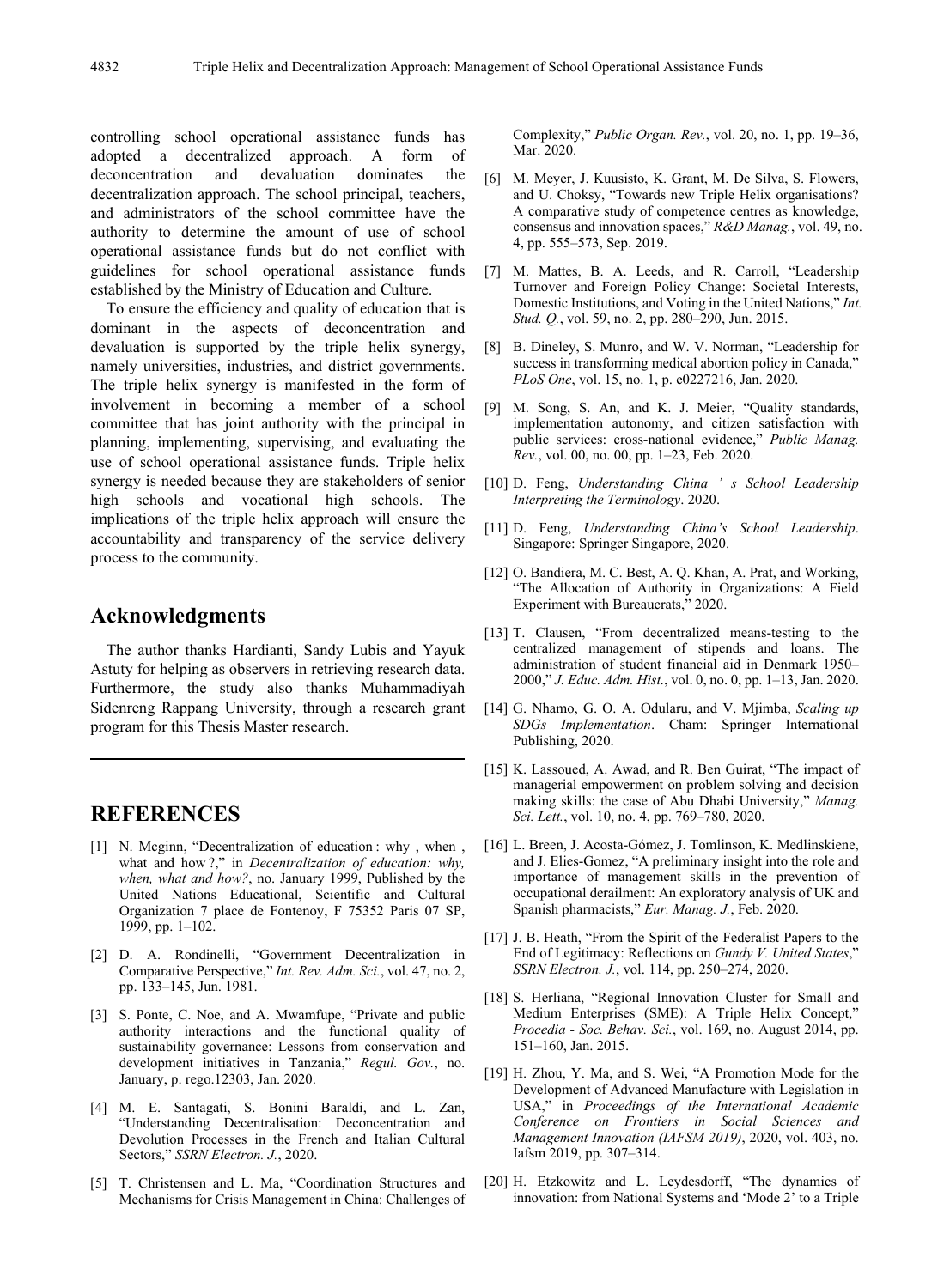Helix of university–industry–government relations," *Res. Policy*, vol. 29, no. 2, pp. 109–123, Feb. 2000.

- [21] A. D. Matraeva, M. V. Rybakova, M. V. Vinichenko, A. A. Oseev, and N. V. Ljapunova, "Development of Creativity of Students in Higher Educational Institutions: Assessment of Students and Experts," *Univers. J. Educ. Res.*, vol. 8, no. 1, pp. 8–16, Jan. 2020.
- [22] X. Shi, Y. Wu, and D. Fu, "Does University-Industry collaboration improve innovation efficiency? Evidence from Chinese Firms⋄," *Econ. Model.*, vol. 86, no. February, pp. 39–53, Mar. 2020.
- [23] E. Muraille, "Ethical control of innovation in a globalized and liberal world: Is good science still science?," *Endeavour*, vol. 2, no. 1, p. 100709, Feb. 2020.
- [24] W. Glänzel, H. F. Moed, U. Schmoch, and M. Thelwall, *Springer Handbook of Science and Technology Indicators*. Cham: Springer International Publishing, 2019.
- [25] A. Altaf, I. e. Hassan, and S. Batool, "The role of ORIC in the evolution of the triple helix culture of innovation: The case of Pakistan," *Technol. Soc.*, vol. 56, pp. 157–166, Feb. 2019.
- [26] N. Yoda and K. Kuwashima, "Triple Helix of University– Industry–Government Relations in Japan: Transitions of Collaborations and Interactions," *J. Knowl. Econ.*, Mar. 2019.
- [27] M. Blankesteijn, B. Bossink, and P. van der Sijde, "Science-based entrepreneurship education as a means for university-industry technology transfer," *Int. Entrep. Manag. J.*, Jan. 2020.
- [28] A. H. Samo and N. U. Huda, "Triple Helix and academic entrepreneurial intention: understanding motivating factors for academic spin-off among young researchers," *J. Glob. Entrep. Res.*, vol. 9, no. 1, p. 12, Dec. 2019.
- [29] O. V. Danilova, "Speech Culture Development in Engineering Students in the Modern Education System," in *Proceedings of the International Session on Factors of Regional Extensive Development (FRED 2019)*, 2020, vol. 113, no. Fred 2019, pp. 26–29.
- [30] Y. Cheng, Y. Liu, W. Fan, Z. Yan, and X. Ye, "Triple helix" on globalization: A case study of the China International Nanotech Innovation Cluster," *Inf. Dev.*, vol. 35, no. 2, pp. 272–289, Mar. 2019.
- [31] M. Carmen, "PRACTICAL APPLICABILITY OF THE DELEGATION OF POWERS IN ( An approach to the questions raised in Spanish Law )," *SPANISH J. Legis. Stud.*, vol. 1, pp. 1–27, 2019.
- [32] S. L. Hartati and S. Purba, "The Influences of Principal's Supervision, Teacher's Empowerment, Achievement Motivation on Teacher's Organizational Commitment at the Junior High School," 2020, vol. 400, no. Icream 2019, pp. 12–16.
- [33] A. Nurmandi, Z. Qodir, H. Jubba, and D. Mutiarin, "ELITE CAPTURE OF BUDGET CORRUPTION," *PUBLIC POLICY Adm.*, vol. 19, no. 2, pp. 340–353, 2020.
- [34] P. A. Johnson, P. J. Robinson, and S. Philpot, "Type, tweet, tap, and pass: How smart city technology is creating a

transactional citizen," *Gov. Inf. Q.*, vol. 37, no. 1, p. 101414, Jan. 2020.

- [35] E. Merkaj, R. Lucchetti, and F. Fiorillo, "The role of local leaders in regional development funding: Evidence from an elite survey," *J. Reg. Sci.*, vol. xx, no. December 2018, pp. 1–26, 2020.
- [36] E. Sá, B. Casais, and J. Silva, "Local development through rural entrepreneurship, from the Triple Helix perspective," *Int. J. Entrep. Behav. Res.*, vol. 25, no. 4, pp. 698–716, Jun. 2019.
- [37] D. Hidayati, "Quality Curriculum Models for the Millennial," in *Proceedings of the 3rd International Conference on Research of Educational Administration and Management (ICREAM 2019)*, 2020, vol. 400, no. Icream 2019, pp. 236– 239.
- [38] D. Baghdasarin, "Aviation Maintenance Instructional Design: How to Teach the Millennial and Gen-Z Cohorts," *Int. J. Aviat. Aeronaut. Aerosp.*, vol. 7, no. 1, p. 3, 2020.
- [39] H. Harwanto, N. R. Nuari, and P. Christian, "The Effect of Brand Image , Variety-Seeking Tendency , and Peer Influence to Promotional Activity Interest and Its Effect to Purchaseintention on Millennials," *Int. J. Res. Rev.*, vol. 7, no. February, pp. 208–213, 2020.
- [40] P. A. Ebeling, D. L. Dent, and J. W. Kempenich, "The millennials have arrived: What the surgeon educator needs to know to teach millennials," *Surgery*, vol. 167, no. 2, pp. 265–268, Feb. 2020.
- [41] A.-S. T. Olanrewaju, M. A. Hossain, N. Whiteside, and P. Mercieca, "Social media and entrepreneurship research: A literature review," *Int. J. Inf. Manage.*, vol. 50, no. November 2018, pp. 90–110, Feb. 2020.
- [42] Kustomo and K. Hasyim, "The Effectiveness of the Role of State Senior High School Committee in Jombang Regency East Java Indonesia," *KnE Soc. Sci.*, vol. 2020, no. 3, pp. 152–157, Feb. 2020.
- [43] R. Aryanti and D. Suhardan, "Principal Leadership and School Committee Administrators Against School-Based Management Effectiveness," in *Proceedings of the 3rd International Conference on Research of Educational Administration and Management (ICREAM 2019)*, 2020, vol. 400, no. Icream 2019, pp. 151–152.
- [44] E. Joram, A. J. Gabriele, and K. Walton, "What influences teachers' 'buy-in' of research? Teachers' beliefs about the applicability of educational research to their practice," *Teach. Teach. Educ.*, vol. 88, no. October, p. 102980, Feb. 2020.
- [45] A. W. Marré and A. Rupasingha, "School quality and rural in-migration: Can better rural schools attract new residents?," *J. Reg. Sci.*, vol. 60, no. 1, pp. 156–173, Jan. 2020.
- [46] D. N. Ammons and D. J. Roenigk, "Exploring Devolved Decision Authority in Performance Management Regimes: The Relevance of Perceived and Actual Decision Authority as Elements of Performance Management Success," *Public Perform. Manag. Rev.*, vol. 43, no. 1, pp. 28–52, Jan. 2020.
- [47] Y. Zhang, S. Kant, and H. Long, "Collective Action Dilemma after China ' s Forest Tenure Reform : Operationalizing Forest Devolution," *Land*, vol. 9, no. 58, pp. 1–18, 2020.